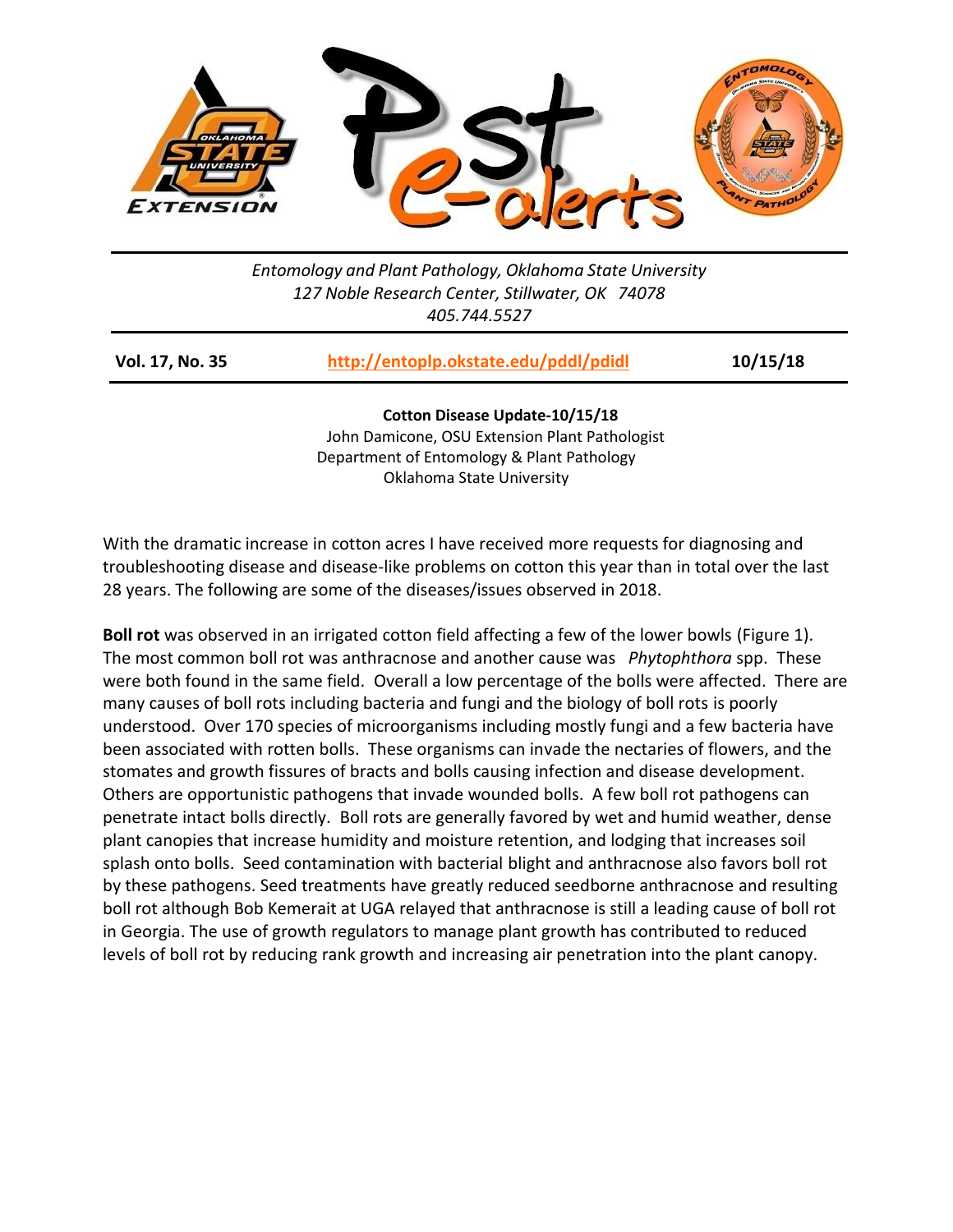

Figure 1: Boll rot on lower bolls

**Bacterial blight**, also caused angular leaf spot (Figure 2) was observed in several fields in 2018 but did not reach the damaging levels that occurred in 2016. This is likely due to reduced planting of susceptible varieties or contaminated seed. Angular, water-soaked spots appear on leaves at any stage of plant development. The infections can become systemic and follow the leaf veins (Figure 3). Severe infection results in defoliation. Bacterial blight can also case boll rot. Affected bolls develop water-soaked circular spots that increase in size to about ½ inch in diameter and appear sunken. Diseased bolls open prematurely and have discolored lint. Lesions on cotyledon stage cotton are typically from seedborne inoculum. Other sources of the bacterium are infested residue left of the soil surface from previous crops. Planting of resistant varieties is the most effective management strategy although crop rotation; use of good quality, pathogen free seed; and residue management also contribute to effective disease control.





Figure 2: Bacterial blight Figure 3: Cercospora leaf spot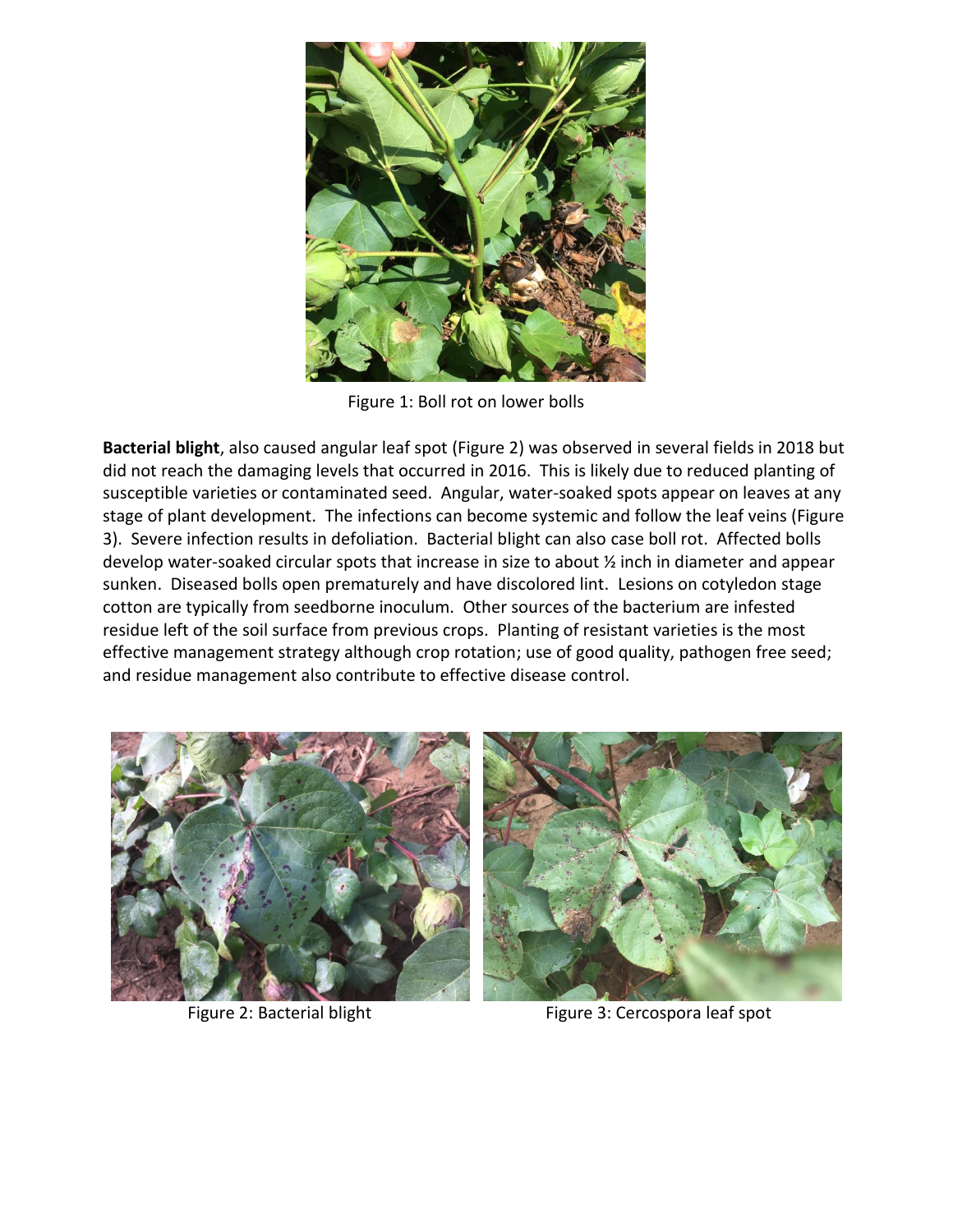**Foliar Diseases** were apparent late in the season, often on plants with nutrient deficiency symptoms. Ascocyta (Figure 4), Alternaria, and Cercospora (Figure 5) leaf spots were observed in several fields. These diseases did not appear to be having much of an impact. Target spot (Figure 5) is considered a more damaging foliar disease but it was not observed in 2018. *Ascocyta* typically causes 'wet weather blight' of young plants but it was found on older plants following significant rains in August and early September.





Figure 4: Ascocyta leaf spot **Figure 4: Ascocyta leaf spot** (photo courtesy of Randy Boman).

A **white discoloration** of cotton leaves was observed in several fields in north central Oklahoma. The consultant was concerned that this was Aerolate mildew, also known as false powdery mildew. This is a relatively new disease of cotton in the US that can cause defoliation. Growers in Georgia have been spraying for Aeriolate mildew where it appears early. However, the white discoloration here was confined to the upper leaf surface (Figure 6) and lacked the conspicuous white mildew on the lower leaf surface typical of Areolate mildew. The epidermis (surface) of affected leaves appeared ruptured and bleached often following leaf veins, and was devoid of fungal or bacterial growth. The cause of the white discoloration is a mystery.